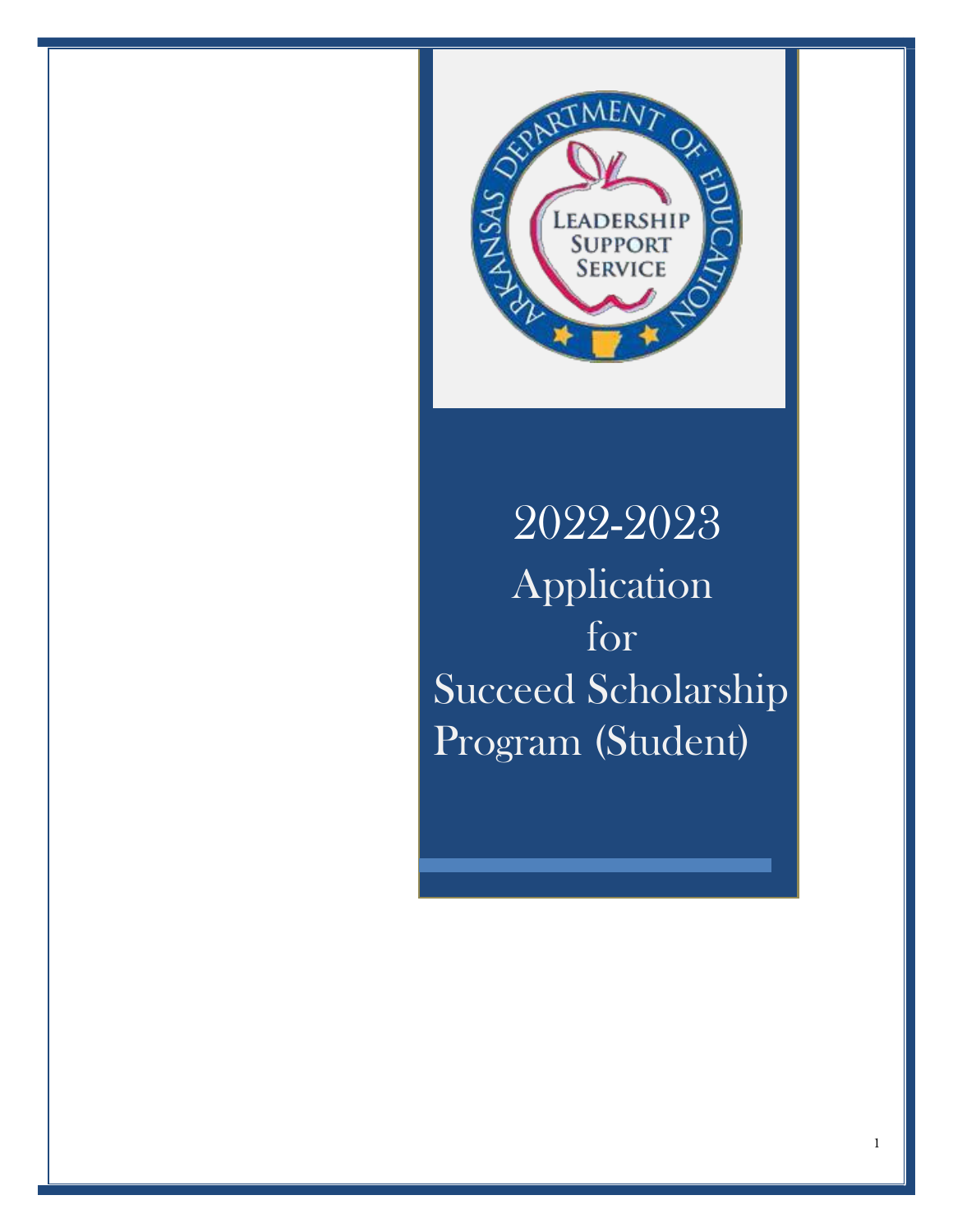

# Succeed Scholarship Program **Student Application**

Complete this form and return to the Arkansas Department of Education. (PLEASE TYPE OR PRINT CLEARLY)

|                  | <b>Section A: Student Personal Information</b>                                                                                                                                                                                                                                                                                                                                                          |                                                                            |                      |
|------------------|---------------------------------------------------------------------------------------------------------------------------------------------------------------------------------------------------------------------------------------------------------------------------------------------------------------------------------------------------------------------------------------------------------|----------------------------------------------------------------------------|----------------------|
| <b>Last Name</b> |                                                                                                                                                                                                                                                                                                                                                                                                         | <b>First Name</b>                                                          |                      |
| Date of Birth    |                                                                                                                                                                                                                                                                                                                                                                                                         | <b>SSN</b>                                                                 |                      |
| Address          |                                                                                                                                                                                                                                                                                                                                                                                                         |                                                                            |                      |
| City             |                                                                                                                                                                                                                                                                                                                                                                                                         | <b>State</b>                                                               | $\operatorname{Zip}$ |
|                  |                                                                                                                                                                                                                                                                                                                                                                                                         |                                                                            |                      |
|                  |                                                                                                                                                                                                                                                                                                                                                                                                         | Section B: Parent/Guardian Personal Information                            |                      |
| <b>Last Name</b> | <b>First Name</b>                                                                                                                                                                                                                                                                                                                                                                                       |                                                                            |                      |
| Phone            |                                                                                                                                                                                                                                                                                                                                                                                                         | E-Mail                                                                     |                      |
| Address          | different, please provide parent/guardian address:                                                                                                                                                                                                                                                                                                                                                      | Check here if parent/guardian address is the same as student's address. If |                      |
| City             |                                                                                                                                                                                                                                                                                                                                                                                                         | <b>State</b>                                                               | $\rm{Zip}$           |
|                  | <b>Section C: Student Enrollment Verification</b>                                                                                                                                                                                                                                                                                                                                                       |                                                                            |                      |
|                  |                                                                                                                                                                                                                                                                                                                                                                                                         | (Type your initials within the box next to your selection. Choose one.)    |                      |
|                  | 1. I verify that my child/ward is <b>currently</b> enrolled in a public school and has<br>attended public school for at least the one (1) full school year immediately<br>prior to the school year for which the scholarship payments would be<br>disbursed. Proof of enrollment for the <b>entire school year</b> is attached.<br>(Ex. attendance records or letter from school district, report card) |                                                                            |                      |
|                  | Name of School District:                                                                                                                                                                                                                                                                                                                                                                                |                                                                            |                      |
|                  | Type of Proof Submitted:                                                                                                                                                                                                                                                                                                                                                                                |                                                                            |                      |
|                  |                                                                                                                                                                                                                                                                                                                                                                                                         |                                                                            |                      |
|                  |                                                                                                                                                                                                                                                                                                                                                                                                         |                                                                            |                      |
|                  |                                                                                                                                                                                                                                                                                                                                                                                                         |                                                                            |                      |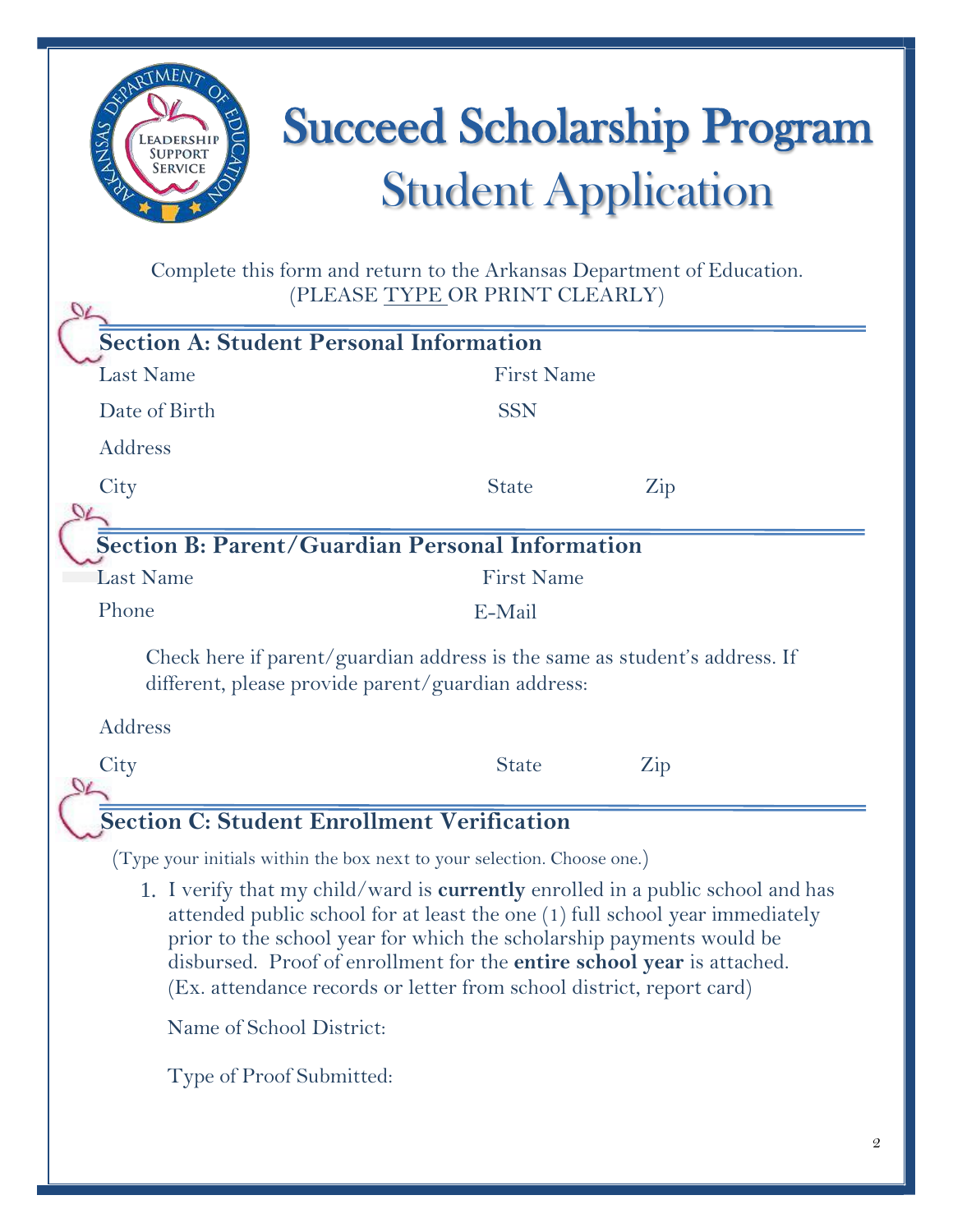- 2. I have been approved for a waiver of the one  $(1)$  year enrollment requirement. The waiver signed by the resident school district superintendent is attached.
- 3. I verify that my child/ward is a dependent of an active service member of any branch of the United States Armed Forces, to whom this enrollment requirement does not apply and I am submitting as an attachment, proof of active duty status.

Active Duty Member:

Type of Proof Submitted:

## **Section D: Eligibility Verification**

(Type your initials within the box next to your selection. Choose one.)

- 1. I verify that my child/ward is currently enrolled in a public school and has been identified by the public school district as a child with a disability in accordance with the Individuals with Disabilities Education Act, 20 U.S.C. 1400 *et seq*., or has been medically diagnosed by a licensed physician as a child with a disability under 20 U.S.C. 1401 $(3)(A)$ .
- 2. I verify that my child/ward has been identified by a public school district as a child with a disability in accordance with the Individuals with Disabilities Education Act, 20 U.S.C. 1400 *et seq*., but is not currently enrolled in a public school (proof of identification is required.)

Name of Public School District that Identified Student:

Name of Last Public School District Enrolled in (if any):

Date of Last Enrollment in Public School District (if applicable):

3. I verify that my child/ward is in the care of a group home or group facility.

Proof of Exemption:

4. I verify that my child/ward is the child of a member of the uniformed services. (Proof of active duty or reserve membership in the United States Army, United States Navy, United States Air Force, United States Marine Corps, United States Space Force, United States Coast Guard, National Guard, National Oceanic and Atmospheric Administration Commissioned Officer Corps, or United States Commissioned Corps of the Public Health Service required.)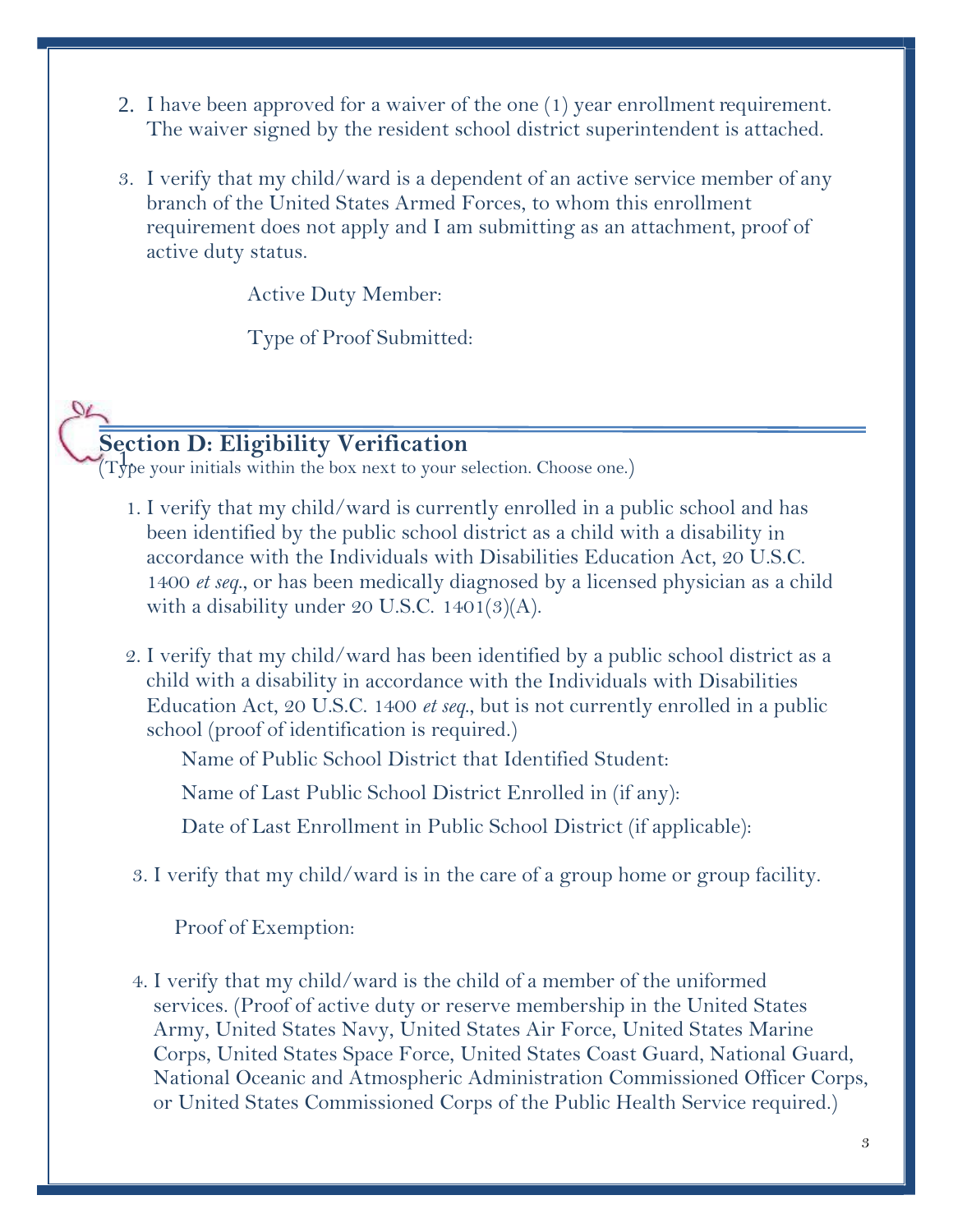#### **Section E: Private School Acceptance Verification**

(Type your initials within the box next to your selection. Choose one.)

I verify that my child/ward has been admitted into a private school that is eligible to participate in the Succeed Scholarship Program. Proof of acceptance is attached.

Name of Private School:

Type of Proof Submitted:

#### **Section F: School District Notification Affirmation**

(Type your initials within the box next to your selection(s).)

- 1. I affirm that I will notify my child's/ward's current and resident school district(s) of this request for a scholarship within five (5) days of submitting this application.
- 2. My child/ward has been accepted for admission into the above-named private school upon the availability of space, and I will notify his/her current and resident school district(s) at least sixty (60) days before he/she enrolls in the private school and thereby becomes eligible for scholarship payments for attending that private school.

## **Section G: Other Affirmations**

(Please initial each statement to acknowledge that you have read and understand each affirmation.)

- 1. I affirm that I will fully comply with the parental involvement requirements of the above-named private school unless excused by the school for illness or other good cause.
- 2. I affirm that I have signed a waiver that releases the State of Arkansas from any legal obligation to provide services or education to my child/ward except for funding provided through this program. The signed waiver is attached.
- 3. I affirm that I have signed a waiver that releases the resident school district from any legal obligation to provide services or education to my child/ward. The signed waiver is attached.
- 4. I affirm that I will notify the State Board of Education or the State Board of Education's designee if my child/ward ceases to be enrolled in or regularly attend the above-named private school for any reason.
- 5. I affirm that I will annually certify my child's/ward's intent to maintain enrollment with the Arkansas Department of Education in the above- named private school *in order to continue the disbursement of scholarship payments*.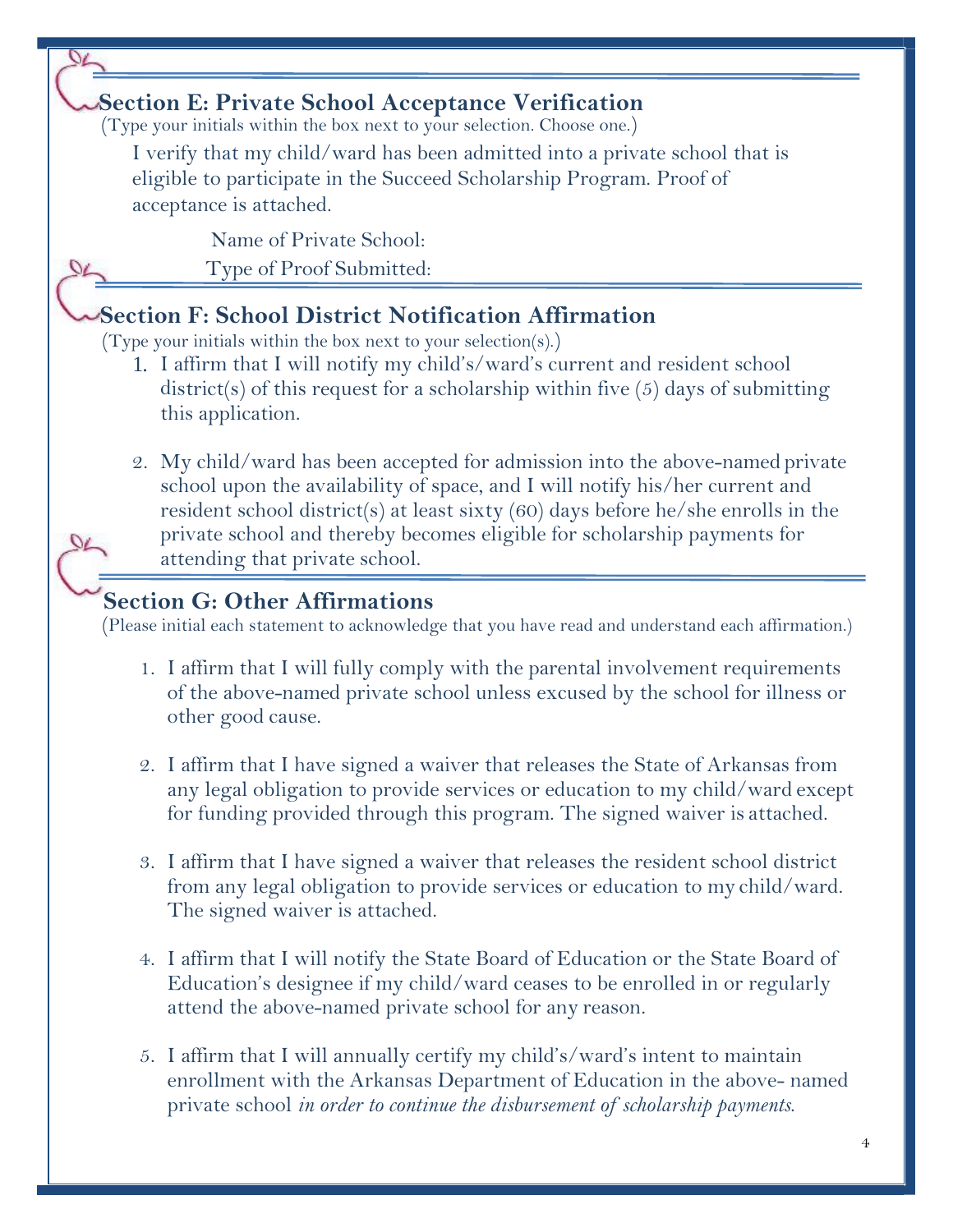## **Section H: Written Acknowledgements**

 $\alpha$ 

Please read the following carefully and initial within the box below each paragraph:

1. Pursuant to the Individuals with Disabilities Education Act (IDEA), 20 U.S.C. §  $1412(a)(10)(A)$ , a child with a disability placed by his or her parent(s) or legal guardian(s) in a private school does not have an individual right to receive special education and related services that the child/ward would receive if enrolled in a public school.

I understand and acknowledge the foregoing statement.

2. Public schools are not required to provide a free appropriate public education to students with disabilities enrolled by their parent(s) or legal guardian(s) in a private school.

By enrolling my child/ward in a private school, my child/ward and I are no longer entitled to the procedural safeguards granted by IDEA, including notice and discipline procedures.

I understand and acknowledge the foregoing statement.

3. By enrolling my child in a private school, I understand that neither I nor my child/ward has the right to file a state complaint, except for child find, 20 U.S.C.  $\frac{1}{9}$  1412(a)(10)(A).

I understand and acknowledge the foregoing statement.

4. By enrolling my child in a private school, I understand that neither I nor my child/ward has the right to a due process hearing for alleged violations of IDEA, except for child find, 20 U.S.C.  $\S 1412(a)(10)(A)$ .

I understand and acknowledge the foregoing statement.

5. I understand that all schools participating in the Succeed Scholarship Program may not be accredited by the State Board of Education or another accrediting association approved by the State Board of Education.

I understand and acknowledge the foregoing statement.

6. I have read the foregoing explanation of rights. I fully understand itsterms.

I understand and acknowledge the foregoing statement.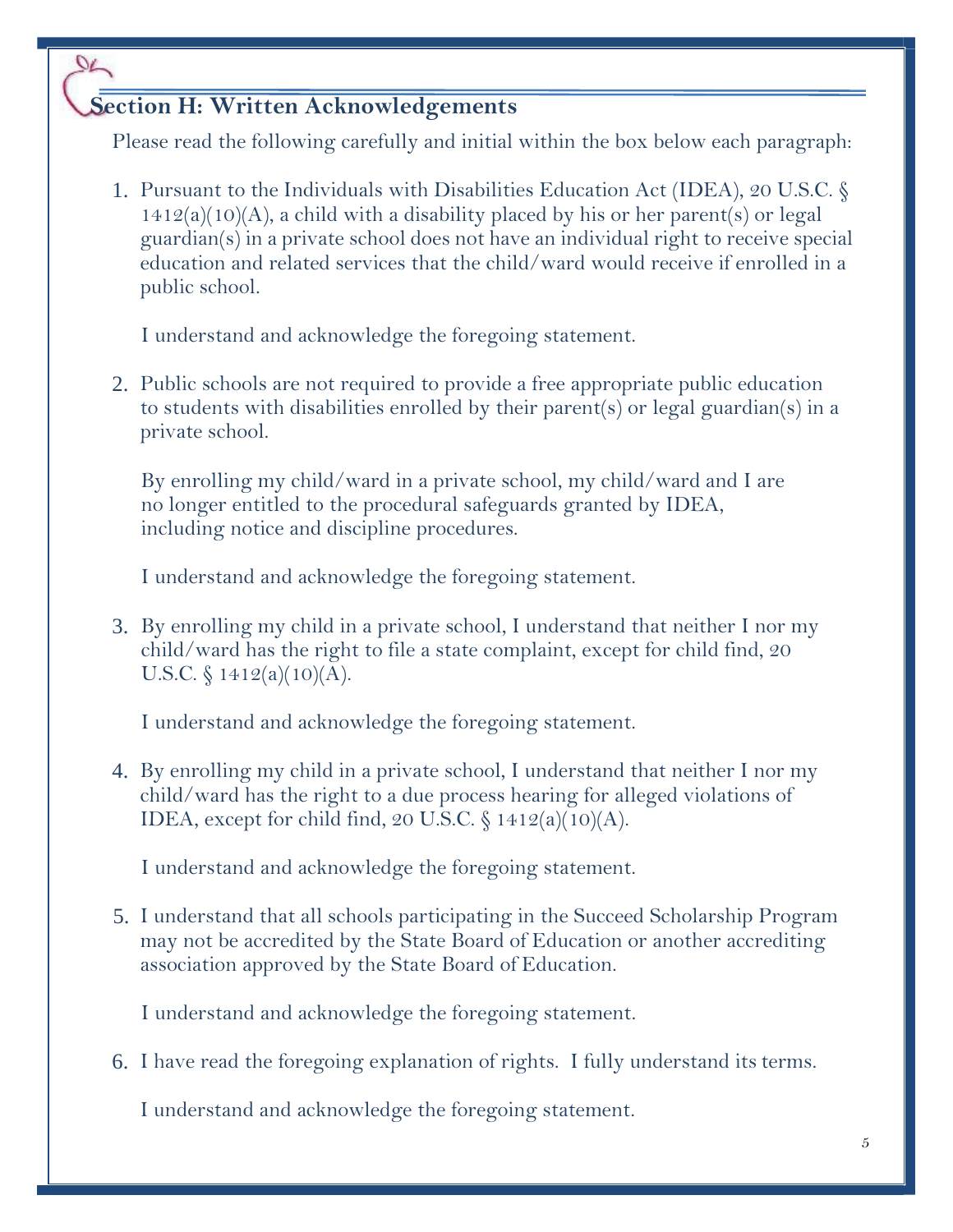7. I further understand that I am giving up substantial rights by signing below.

I understand and acknowledge the foregoing statement.

8. I sign and submit this application freely and voluntarily, without inducement, assurance or guarantees being made to me.

I understand and acknowledge the foregoing statement.

9. I understand that continuation of the scholarship approval is contingent upon available funding.

I understand and acknowledge the foregoing statement.

*By typing my full name in the signature line below, I understand that I am signing this application electronically. I further understand and agree that my electronic signature is the legal equivalent of my handwritten signature on this application.*

Signature: Date:

(TYPE OR SIGN YOUR FULL NAME HERE)

#### EMAIL COMPLETED APPLICATIONS TO:

[ade.succeedscholarship@ade.arkansas.gov](mailto:ade.succeedscholarship@arkansas.gov)

#### OR

#### Mail COMPLETED APPLICATIONS TO:

Arkansas Department of Education 1401 W. Capitol Ave., Suite 450 Little Rock, AR 72201